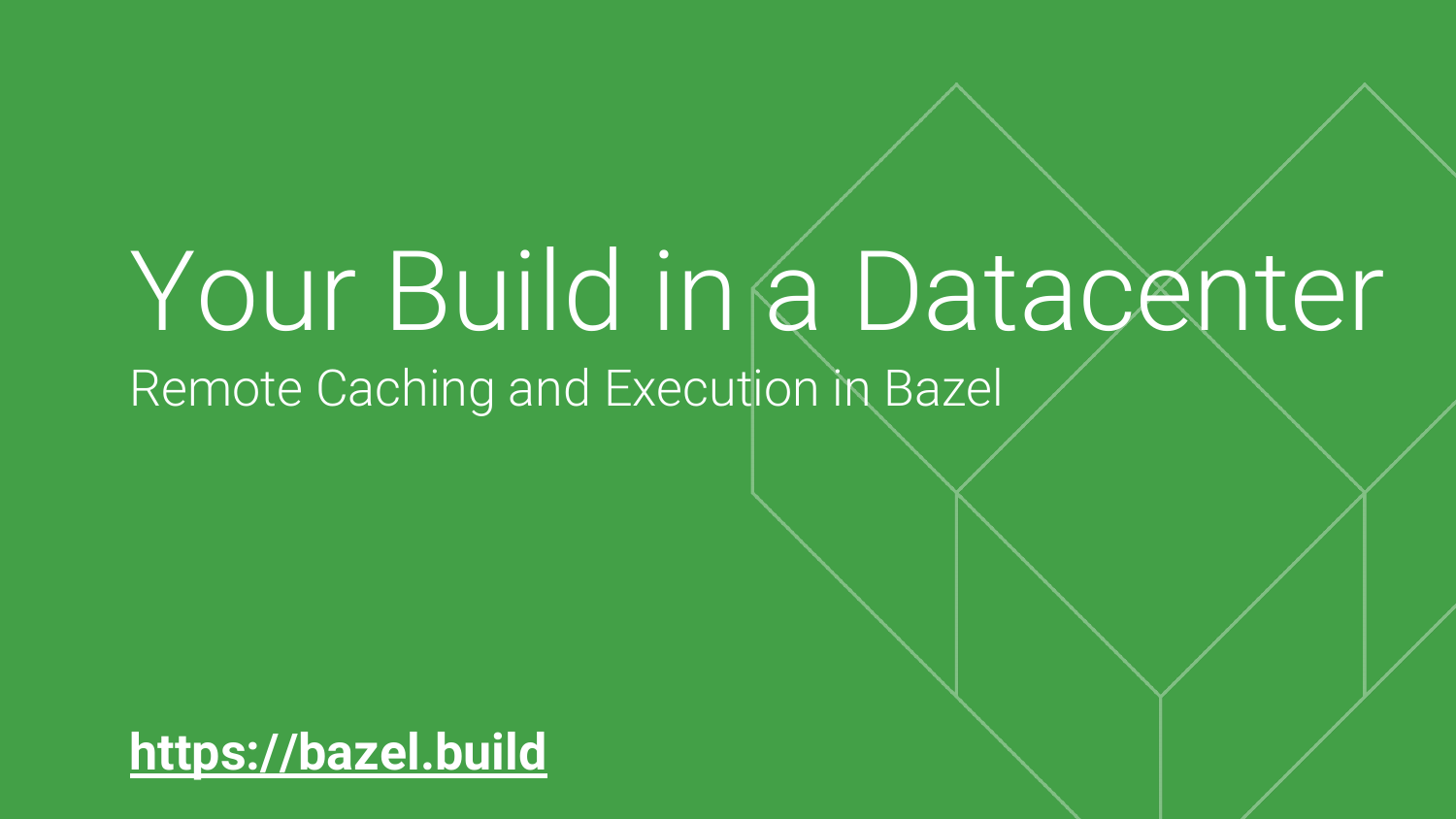

### Bazel in a Nutshell ...think CMake not Jenkins

- Multi Language  $\rightarrow$  Java, C/C++, Python, Go, Android, iOS, Docker, etc.
- Multi Platform → Windows, macOS, Linux, FreeBSD
- Extension Language  $\rightarrow$  Add build rules for any language
- Tracks all dependencies  $\rightarrow$  Correctness  $\rightarrow$  Performance
	- Bazel only rebuilds what is necessary
	- Perfect incrementality  $\rightarrow$  no more clean builds
	- Dependency graph → extreme parallelism *(and remote execution)*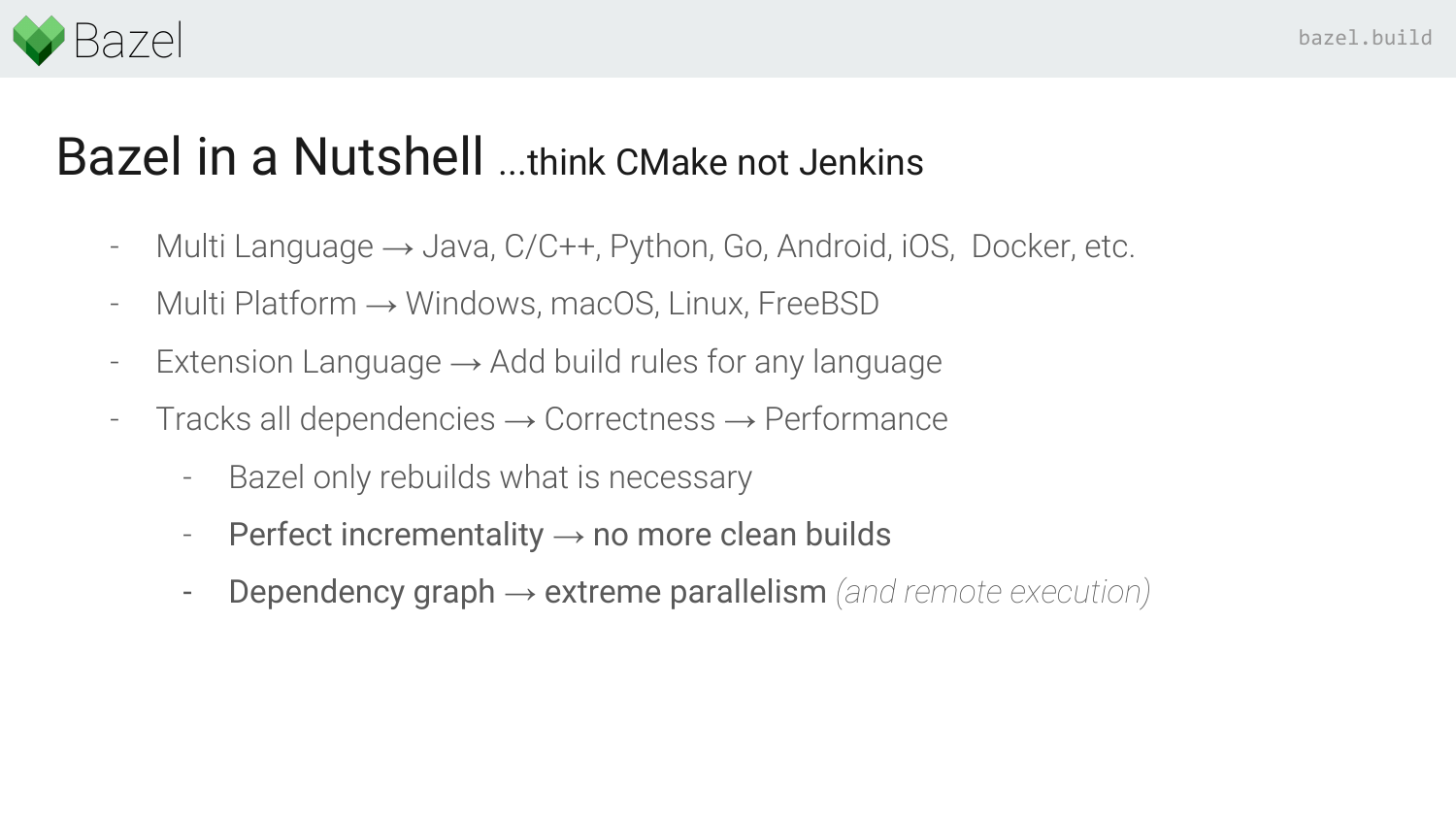

## Remote Caching ...what is it?

- Any HTTP/1.1 server with support for PUT and GET is a remote cache
	- nginx, Apache httpd, etc.
- Bazel can store and retrieve build outputs to/from a remote cache
- Allows build outputs to be shared by developers and continuous integration (CI)
- 50 90% build time reduction is the common case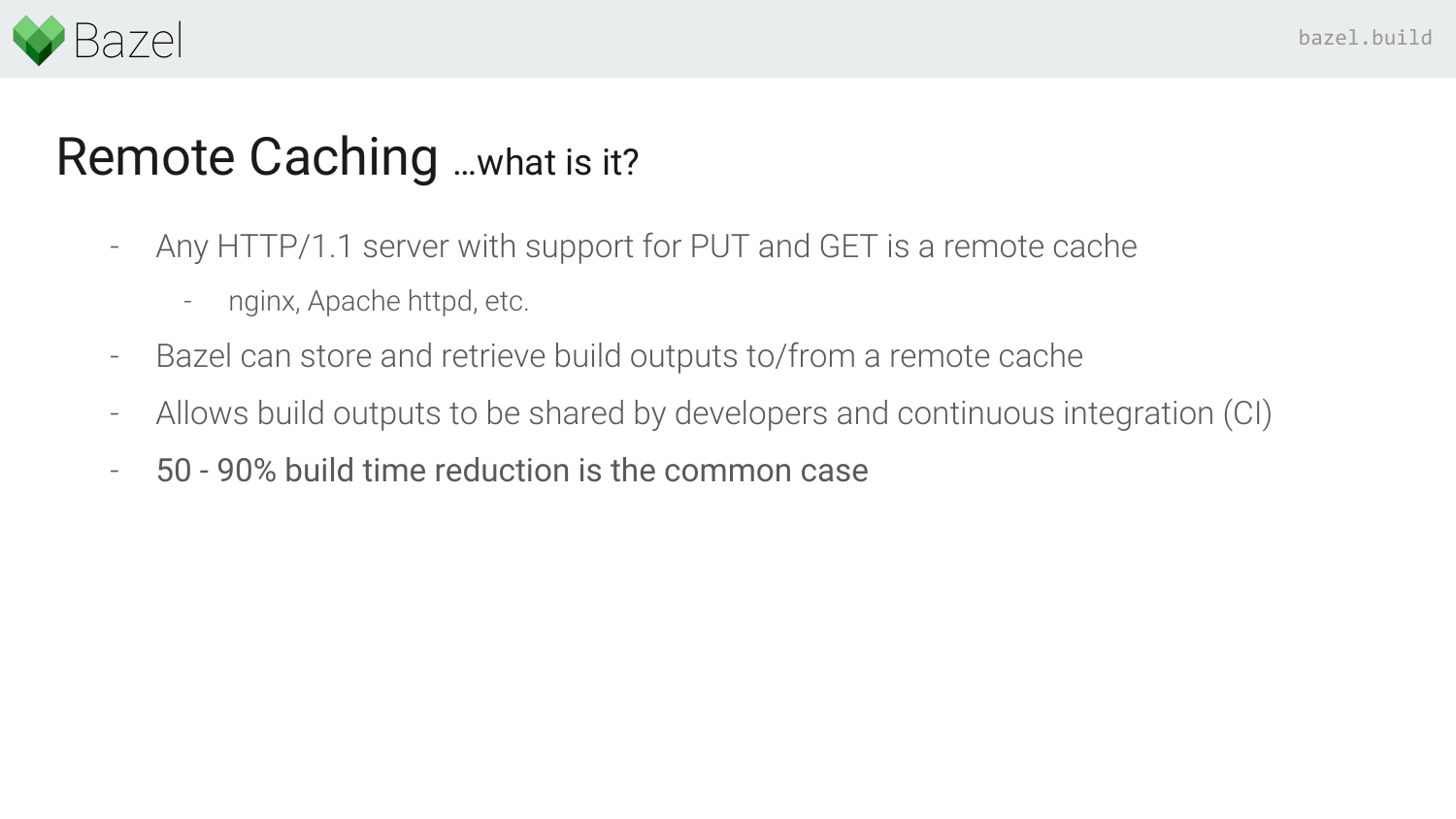

#### Remote Caching …how does it work?

- Dependency Graph  $\rightarrow$  Action Graph
- What's an action?
	- Command e.g. /usr/bin/g++ hello\_world.cc -o hello\_world
	- Input Files e.g. hello\_world.cc
	- Output Filenames e.g. hello\_world
	- Platform e.g. debian 9.3.0, x86\_64, g++ 8.0, etc.
	- $\ldots$
- $-$  SHA256(action)  $\rightarrow$  Action Key
- Bazel can store and retrieve build outputs via their action key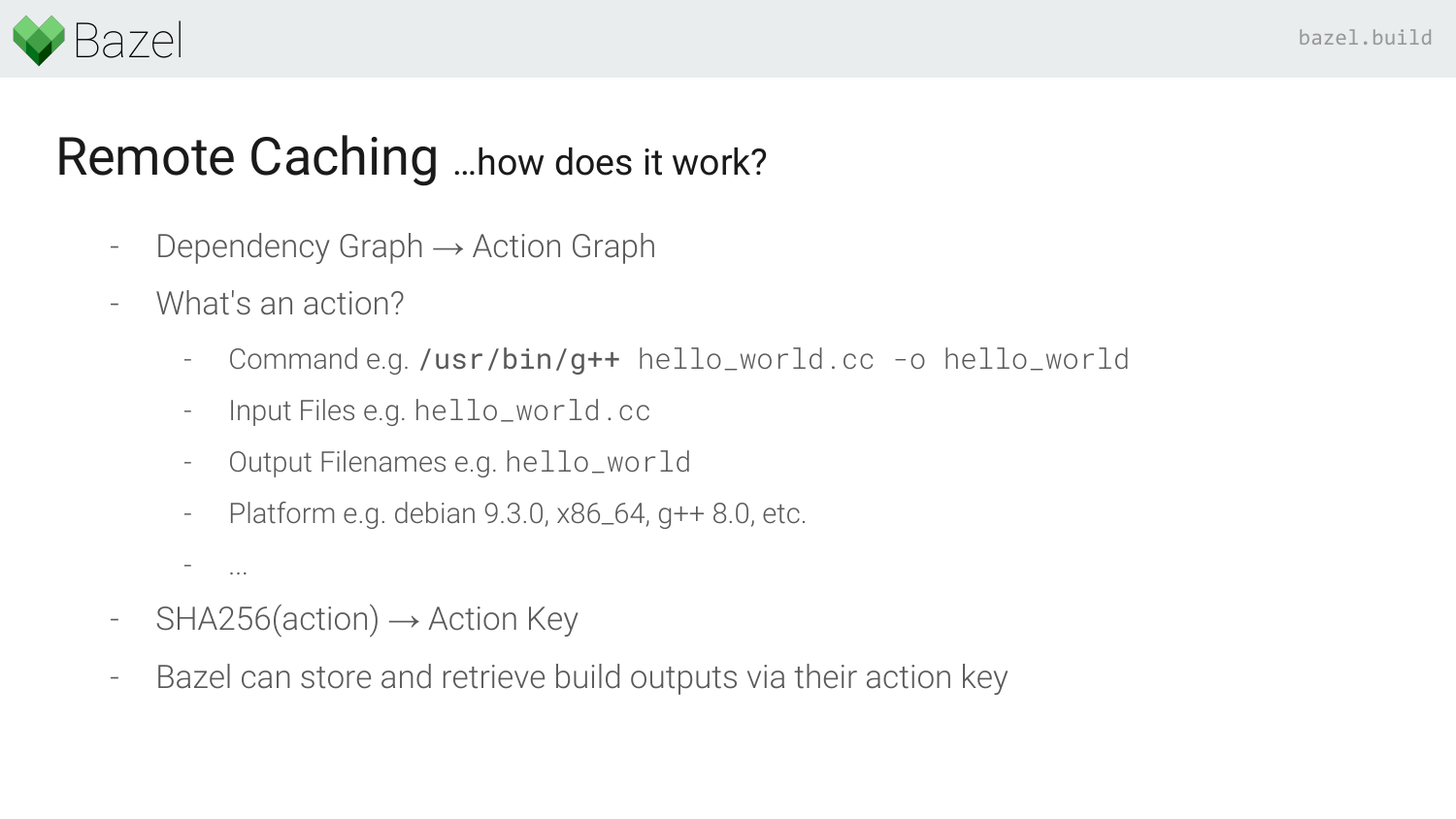

#### Remote Caching ...how to use it?

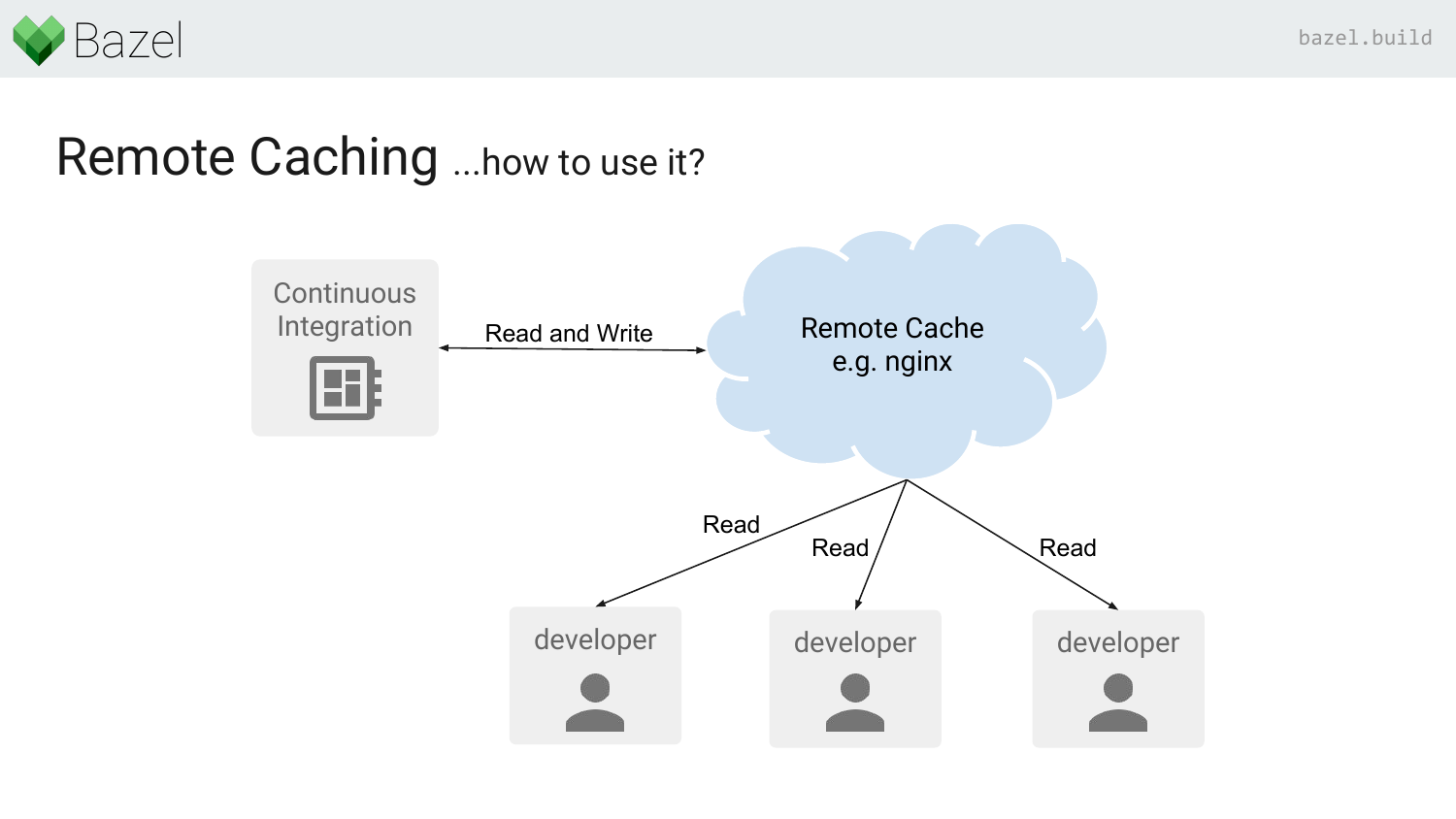

#### Remote Execution *…because fast*

- Remember actions?
- Bazel can send an action for execution to a remote machine i.e. a datacenter
	- Shared cache of build/test outputs  $\rightarrow$  no work is the fastest work
	- $-$  Lots of beefy machines  $\rightarrow$  run hundreds of compiler invocations in parallel
	- True cross-compilation  $\rightarrow$  run a test on Windows from your Linux desktop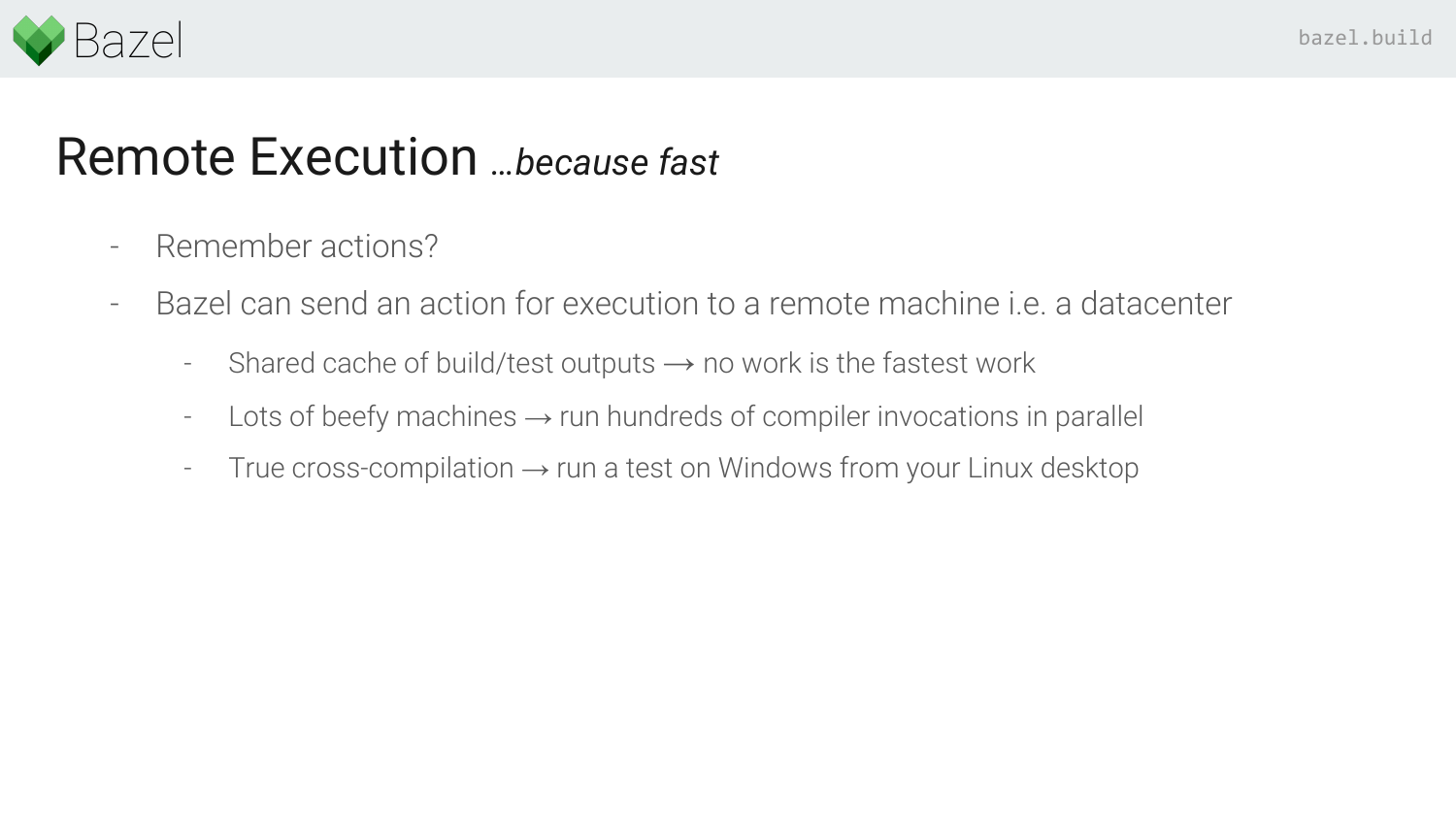

#### Remote Execution *…because fast*

- gRPC-based API
- Bazel Buildfarm
	- OSS project: github.com/bazelbuild/bazel-buildfarm
	- Work in Progress
	- Contributors include Uber, Twitter, TwoSigma, with support from Google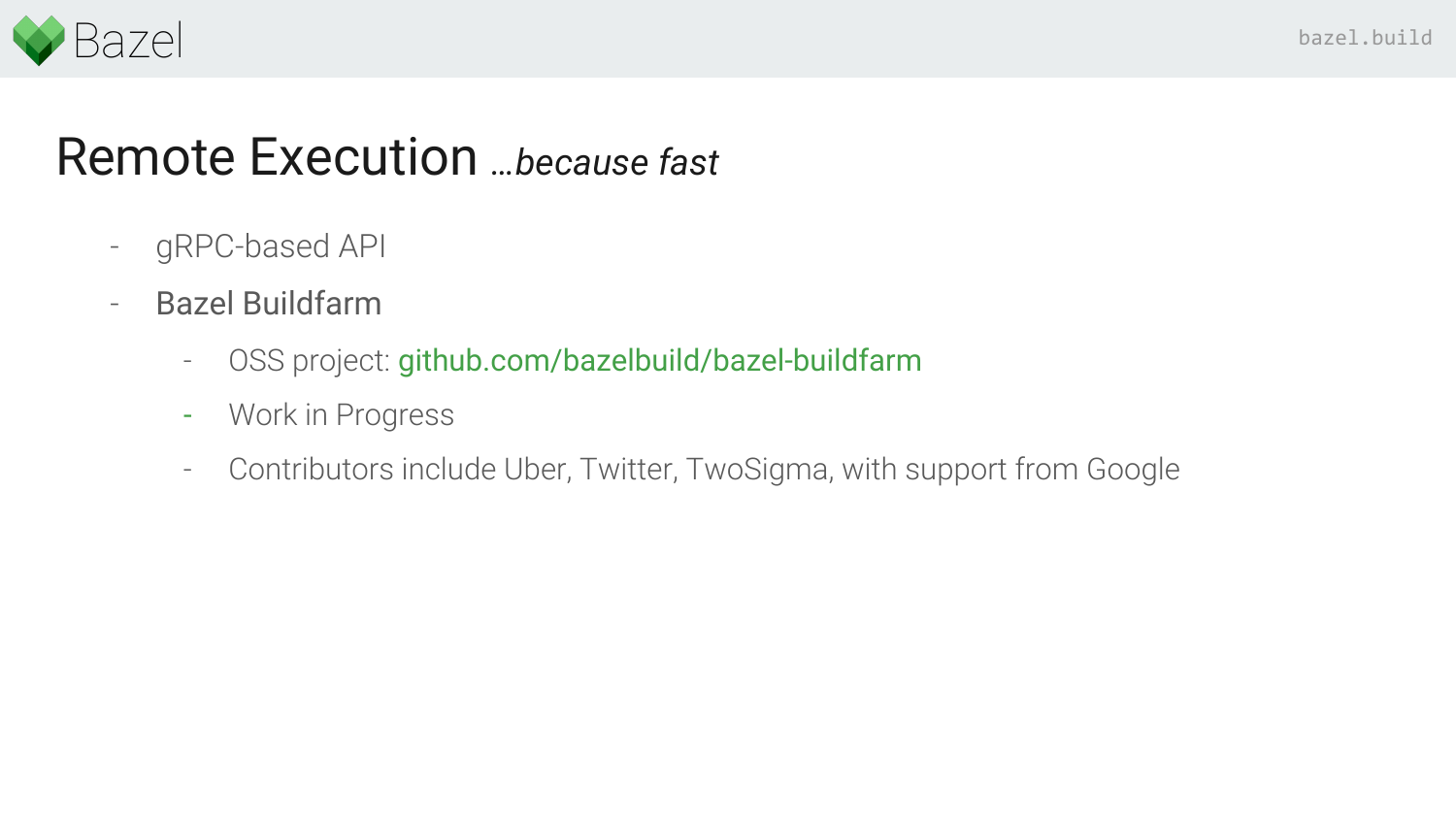

# What we are working on

- Stabilize the remote execution API
- Cross Compilation Support in Bazel and Buildfarm
- Local Execution inside a Docker container (Docker Sandbox)
- Minimize network usage (rsync)  $\rightarrow$  up to 90% reduction in download sizes